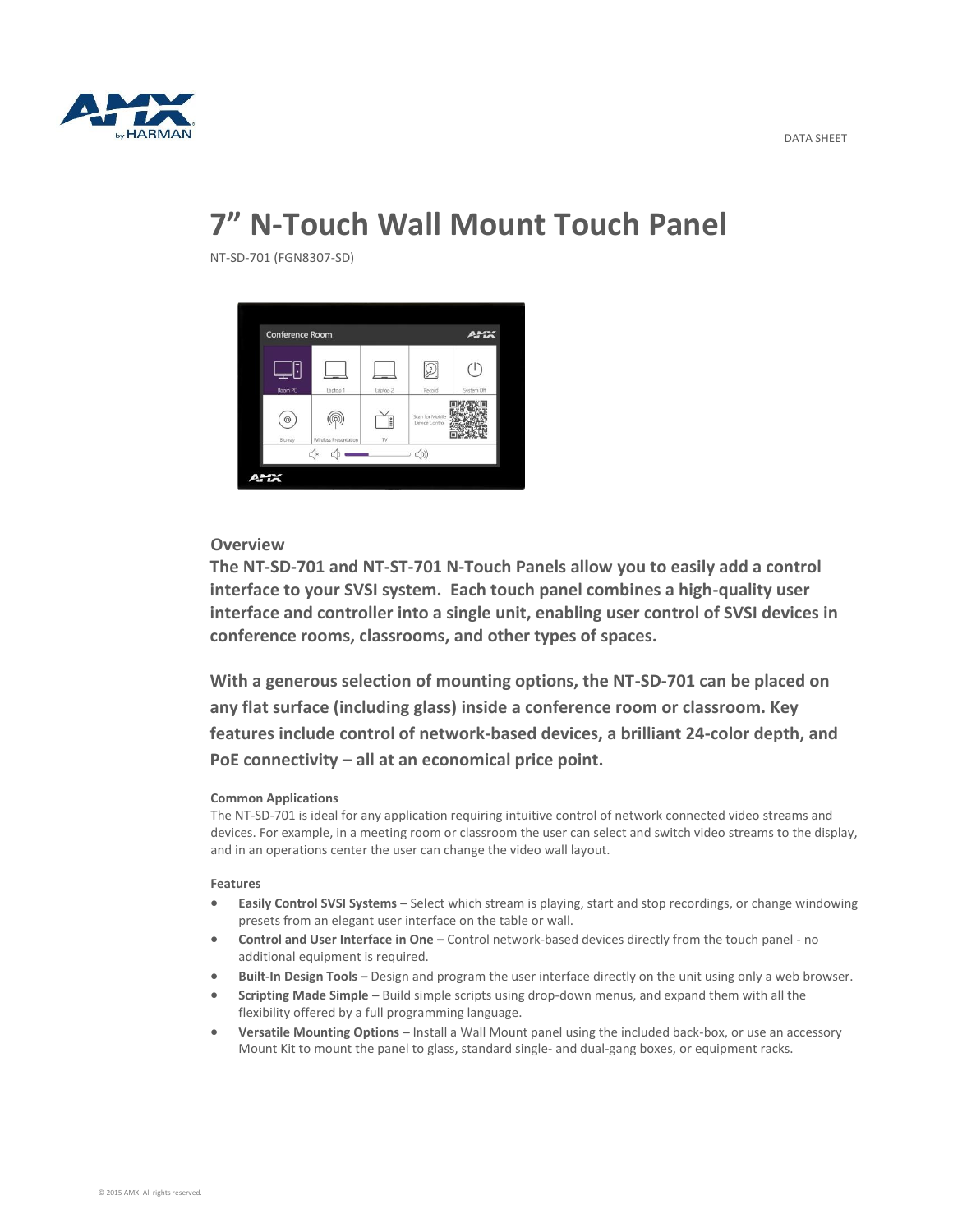### **Specifications**

| <b>TOUCH SCREEN DISPLAY</b> |                                                         |
|-----------------------------|---------------------------------------------------------|
| Display Type                | TFT Active Matrix Color LCD with Fringe Field Switching |
|                             | (FFS) - Wide Viewing Angle Technology                   |
| Display Size (WH)           | 7.3" x 4.8" (186 mm x 122 mm), 8.8" (222 mm)            |
|                             | diagonal                                                |
| Viewable Area (WH)          | 6.05" x 3.54" (154 mm x 90 mm), 7.0" (178 mm)           |
|                             | diagonal                                                |
| Resolution (WH)             | 1024x600                                                |
| Aspect Ratio (WH)           | 16:9                                                    |
| <b>Brightness</b>           | 400 cd/m2                                               |
| Contrast Ratio              | 800:1                                                   |
| Color Depth                 | 16.7M colors                                            |
| <b>Illumination</b>         | LED                                                     |
| Touch Overlay               | Resistive                                               |
| <b>Viewing Angle</b>        | 89°/89°/89°/89° (Up/Down/Left/Right)                    |

| <b>MEMORY</b>        |                              |
|----------------------|------------------------------|
| SDRAM                | 512 MB                       |
| Flash                | 4 GB                         |
| Maximum Project Size | 1 GB flash available to user |

| <b>COMMUNICATIONS</b> |                                                                                                    |
|-----------------------|----------------------------------------------------------------------------------------------------|
| <b>FTHFRNFT</b>       | 10/100 port, RJ-45 connector. Supported IP and IP-<br>Based Protocols: UDP, TCP, DHCP, HTTP, HTTPS |
| JSB                   | (1) USB host 2.0, Type A port: future use                                                          |

| <b>AUDIO</b> |                                         |
|--------------|-----------------------------------------|
| Microphone   | -42dB ± 3dB sensitivity FET microphone  |
| Speakers     | 4 ohm, 1.5 Watt, 500Hz cutoff frequency |

| <b>GRAPHICS ENGINE</b> |                                                     |
|------------------------|-----------------------------------------------------|
| SVSI N-Touch           | The UI Engine is the SVSI N-Touch technology, based |
|                        | on HTML5 and Javascript                             |

| <b>FRONT PANEL COMPONENTS</b> |                                           |
|-------------------------------|-------------------------------------------|
| <b>Top Button</b>             | Use top button for factory restoration    |
| Red/Green LEDs                | Programmable LEDs on left and right side. |

| <b>CONNECTIONS</b> |                                             |
|--------------------|---------------------------------------------|
| Ethernet           | $10/100$ port, RJ-45 connector              |
| USB                | (1) USB host 2.0, Type A port               |
| Power              | PoE (Power over Ethernet), 802.3af, class 0 |

| <b>ENVIRONMENTAL</b>       |                                  |
|----------------------------|----------------------------------|
| Temperature (Operating)    | 32° F to 104° F (0° C to 40° C)  |
| Temperature (Storage)      | 4° F to 140° F (-20° C to 60° C) |
| Humidity (Operating)       | 20% to 85% RH                    |
| Humidity (Storage)         | 5% to 85% RH                     |
| Power ("Heat") Dissipation | On: 27.3 BTU/hr                  |
|                            | Standby: 10.9 BTU/hr             |